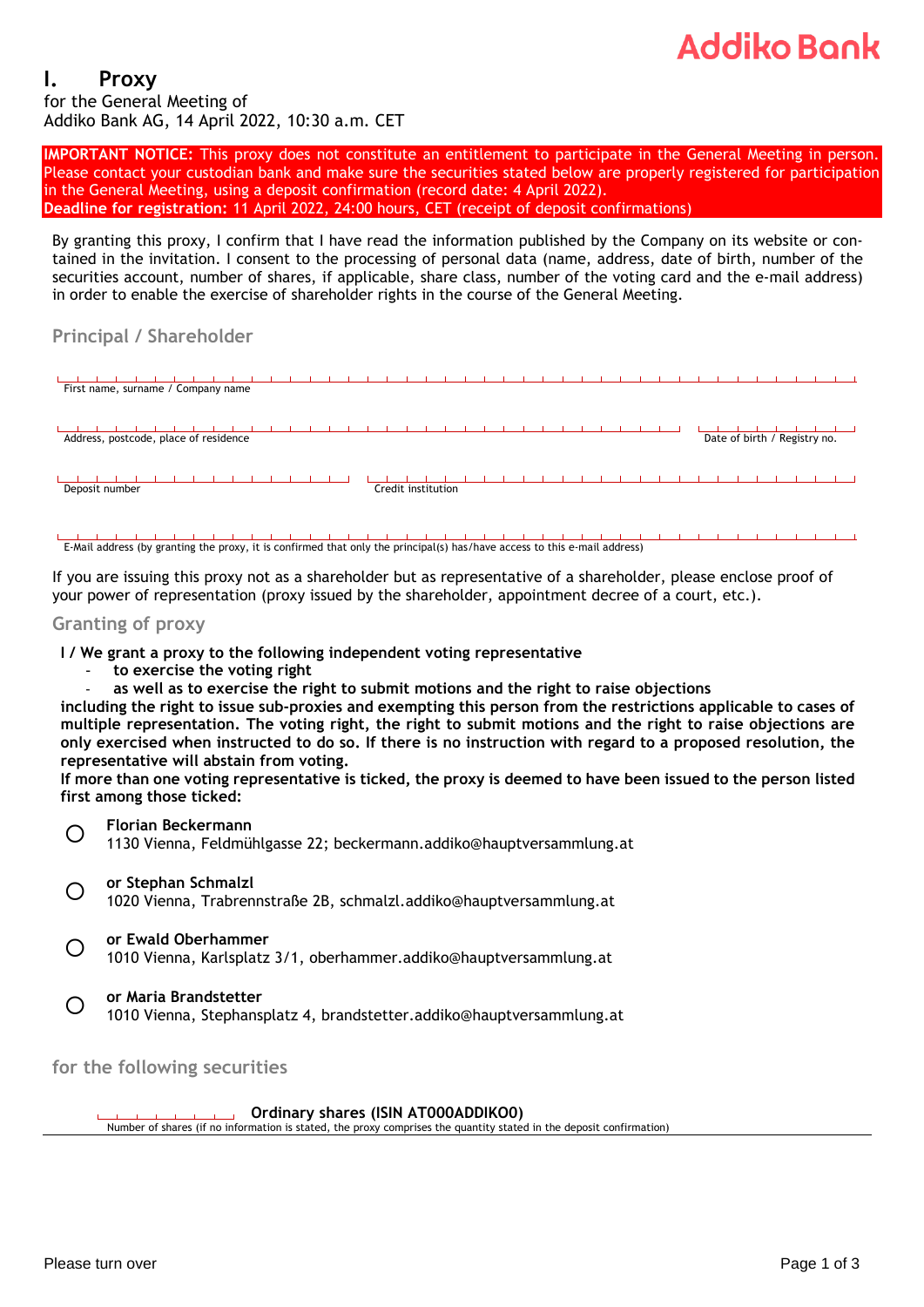### **II. Instructions**

for the General Meeting of Addiko Bank AG, 14 April 2022, 10:30 a.m. CET

**Voting instructions for proposed resolutions with regard to the agenda items**

The representative is instructed to exercise my (our) voting right on the resolutions proposed by the administrative bodies (Management Board and Supervisory Board) and made accessible on the Company's website as follows:

| (Please check $\boxtimes$ within the box; do not use a red pen                                        |                                                                                                                                                                                                 |                                                                                                                    | <b>FOR</b>             | <b>AGAINST</b> | <b>ABSTENTION</b>              |
|-------------------------------------------------------------------------------------------------------|-------------------------------------------------------------------------------------------------------------------------------------------------------------------------------------------------|--------------------------------------------------------------------------------------------------------------------|------------------------|----------------|--------------------------------|
| Presentation of the annual financial statements including the management report and the consol-<br>1. |                                                                                                                                                                                                 |                                                                                                                    |                        |                |                                |
|                                                                                                       | idated corporate governance report, the consolidated financial statements including the group<br>management report and consolidated non-financial report, the proposal for the appropriation of |                                                                                                                    | No resolution required |                |                                |
|                                                                                                       |                                                                                                                                                                                                 | profits and the report for the 2021 financial year submitted by the Supervisory Board                              |                        |                |                                |
| 2.                                                                                                    |                                                                                                                                                                                                 | Resolution on the appropriation of the net profit                                                                  | □                      | □              | $\Box$                         |
| 3.                                                                                                    | Resolution on the discharge of the members of the Management Board for the 2021 financial<br>year                                                                                               |                                                                                                                    |                        |                |                                |
|                                                                                                       | a)                                                                                                                                                                                              | Discharge of Herbert Juranek (since 01.05.2021)                                                                    | □                      | □              | $\Box$                         |
|                                                                                                       | b)                                                                                                                                                                                              | Discharge of Tadej Krasovec (since 01.06.2021)                                                                     | □                      | □              | □                              |
|                                                                                                       | C)                                                                                                                                                                                              | Discharge of Ganeshkumar Krishnamoorthi                                                                            | □                      | □              | □                              |
|                                                                                                       | d)                                                                                                                                                                                              | Discharge of Markus Bodo Krause (until 31.05.2021)                                                                 | □                      | □              | □                              |
|                                                                                                       | e)                                                                                                                                                                                              | Discharge of Csongor Bulcsu Németh (until 30.04.2021)                                                              | $\Box$                 | □              | □                              |
| 4.                                                                                                    |                                                                                                                                                                                                 | Resolution on the discharge of the members of the Supervisory Board for the 2021 financial year                    |                        |                |                                |
|                                                                                                       | a)                                                                                                                                                                                              | Discharge of Dr. Kurt Pribil                                                                                       | □                      | □              | □                              |
|                                                                                                       | b)                                                                                                                                                                                              | Discharge of Pieter van Groos (since 26.04.2021)                                                                   | $\Box$                 | $\Box$         | □                              |
|                                                                                                       | C)                                                                                                                                                                                              | Discharge of Sebastian Prinz von Schoenaich-Carolath                                                               | □                      | □              | □                              |
|                                                                                                       | d)                                                                                                                                                                                              | Discharge of Dr. Monika Wildner                                                                                    | □                      | □              | □                              |
|                                                                                                       | e)                                                                                                                                                                                              | Discharge of Frank Schwab                                                                                          | □                      | □              | □                              |
|                                                                                                       | f)                                                                                                                                                                                              | Discharge of Dragica Pilipovic Chaffey                                                                             | □                      | □              | □                              |
|                                                                                                       | g)                                                                                                                                                                                              | Discharge of Herbert Juranek (until 26.04.2021)                                                                    | □                      | □              | □                              |
|                                                                                                       | h)                                                                                                                                                                                              | Discharge of Christian Lobner                                                                                      | □                      | □              | □                              |
|                                                                                                       | i)                                                                                                                                                                                              | Discharge of Thomas Wieser                                                                                         | □                      | □              | □                              |
| 5.                                                                                                    |                                                                                                                                                                                                 | Election of the auditor and group auditor for the 2023 financial year                                              | □                      | □              | □                              |
| 6.                                                                                                    |                                                                                                                                                                                                 | Resolution on the Renumeration Report                                                                              | □                      | □              | □                              |
| 7.                                                                                                    |                                                                                                                                                                                                 | Resolution on the Remuneration Policy of the Management Board                                                      | □                      | □              | $\Box$                         |
| 8.                                                                                                    | Election to the Supervisory Board                                                                                                                                                               |                                                                                                                    |                        |                |                                |
|                                                                                                       | a)                                                                                                                                                                                              | Reduction of the number of members from currently six to five (resolution proposal by<br>Mag. Dr. Christian Mache) | □                      | □              | □                              |
|                                                                                                       | b)                                                                                                                                                                                              | Position 1) There are two candidates to choose from:<br>Please select one of them for Position 1*                  |                        |                |                                |
|                                                                                                       |                                                                                                                                                                                                 | Election of Dragica Pilipovic-Chaffey (resolution proposal by Supervisory Board)                                   | □                      |                |                                |
|                                                                                                       |                                                                                                                                                                                                 | <u>or</u>                                                                                                          |                        |                | $\Box$ Against both candidates |
|                                                                                                       |                                                                                                                                                                                                 | Election of Sava Ivanov Dalbokov (resolution proposal by MW FUNDS PTE. LTD.)                                       | □                      |                |                                |
|                                                                                                       | C)                                                                                                                                                                                              | Position 2) There are two candidates to choose from:<br>Please select one of them for Position 2*                  |                        |                |                                |
|                                                                                                       |                                                                                                                                                                                                 | Election of Sebastian Prinz von Schoenaich-Carolath (resolution proposal by Supervi-<br>sory Board)                | רח                     |                |                                |
|                                                                                                       |                                                                                                                                                                                                 | or                                                                                                                 |                        |                | $\Box$ Against both candidates |
|                                                                                                       |                                                                                                                                                                                                 | Election of Mag. Johannes Proksch (resolution proposal by Mag. Johannes Proksch)                                   | $\Box$                 |                |                                |
|                                                                                                       | d)                                                                                                                                                                                              | Position 3) Election of Dr. Monika Wildner (resolution proposal by Supervisory Board)                              | $\Box$                 | $\Box$         | $\Box$                         |
|                                                                                                       | e)                                                                                                                                                                                              | Position 4) Election of Frank Schwab (resolution proposal by Supervisory Board)                                    | $\Box$                 | $\Box$         | $\Box$                         |
|                                                                                                       | f)                                                                                                                                                                                              | Position 5) Election of Pieter van Groos (resolution proposal by Supervisory Board)                                | $\Box$                 | $\Box$         | $\Box$                         |
|                                                                                                       |                                                                                                                                                                                                 | Addition method (for one candidate; against both candidates)                                                       |                        |                |                                |